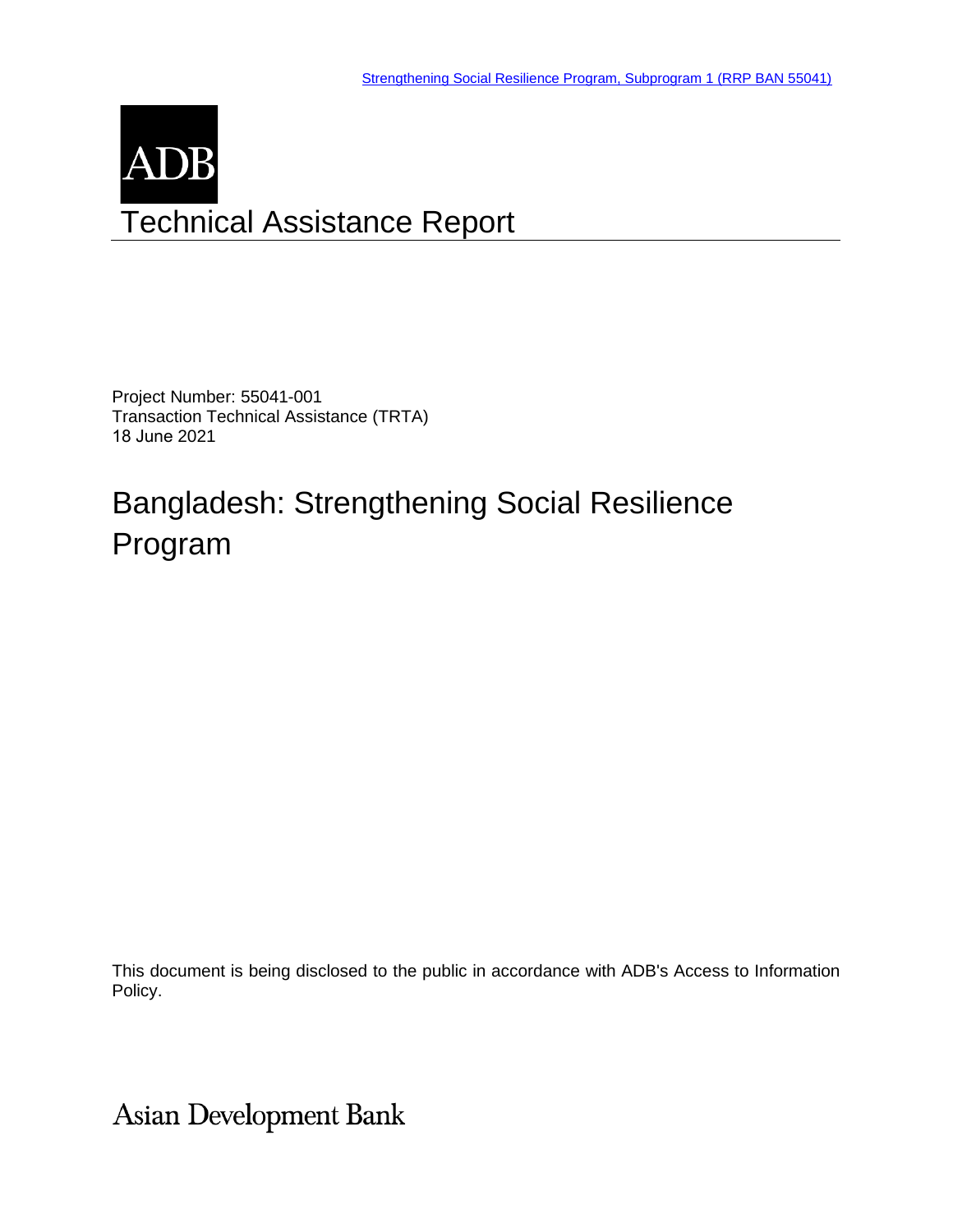#### **CURRENCY EQUIVALENTS**

(as of 7 May 2021)

| Currency unit | $\overline{\phantom{0}}$ | taka (Tk) |
|---------------|--------------------------|-----------|
| Tk1.00        | $=$                      | \$0.01179 |
| \$1.00        | $=$                      | Tk84.7667 |

#### **ABBREVIATIONS**

| ADB.        | Asian Development Bank                   |
|-------------|------------------------------------------|
| COVID-19    | coronavirus disease                      |
| M&E         | monitoring and evaluation                |
| <b>NSIS</b> | national social insurance scheme         |
| <b>NSSS</b> | <b>National Social Security Strategy</b> |
| TA          | technical assistance                     |

#### **NOTES**

- (i) The fiscal year (FY) of the Government of Bangladesh and its agencies ends on 30 June. "FY" before a calendar year denotes the year in which the fiscal year ends, e.g., FY2021 ends on 30 June 2021.
- (ii) In this report, "\$" refers to United States dollars.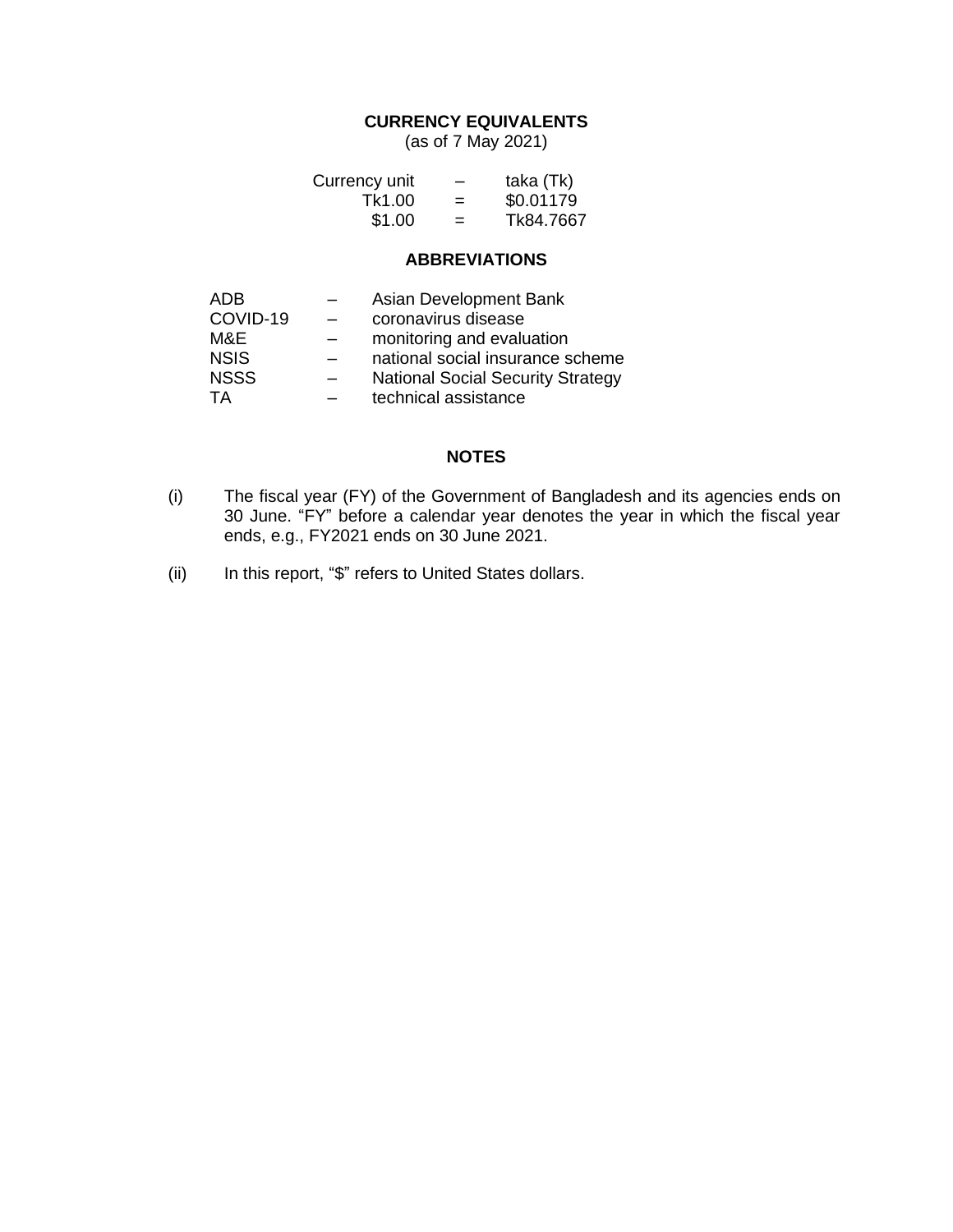| <b>Vice-President</b><br><b>Director General</b><br><b>Director</b> | Shixin Chen, Operations 1<br>Kenichi Yokoyama, South Asia Department (SARD)<br>Sungsup Ra, Human and Social Development Division (SAHS),<br><b>SARD</b>                                                                                                                                                                                                                                                                                                                                                                                                                                                                                                                                                                                                                                                                                                                                                                                                                                                                                                                                                                                                                                    |
|---------------------------------------------------------------------|--------------------------------------------------------------------------------------------------------------------------------------------------------------------------------------------------------------------------------------------------------------------------------------------------------------------------------------------------------------------------------------------------------------------------------------------------------------------------------------------------------------------------------------------------------------------------------------------------------------------------------------------------------------------------------------------------------------------------------------------------------------------------------------------------------------------------------------------------------------------------------------------------------------------------------------------------------------------------------------------------------------------------------------------------------------------------------------------------------------------------------------------------------------------------------------------|
| <b>Team leader</b>                                                  | Hiroko Uchimura-Shiroishi, Senior Social Sector Specialist, SAHS,<br><b>SARD</b>                                                                                                                                                                                                                                                                                                                                                                                                                                                                                                                                                                                                                                                                                                                                                                                                                                                                                                                                                                                                                                                                                                           |
| <b>Team members</b>                                                 | Mohammad Rashed Al Hasan, Senior Project Officer (Financial<br>Sector), Bangladesh Resident Mission (BRM), SARD<br>Dinesh Arora, Senior Health specialist, SAHS, SARD<br>Angelique Dawn A. Badelles, Strategy and Policy Officer, Strategy,<br>Policy and Business Process Division, Strategy, Policy and<br><b>Partnerships Department</b><br>Dai-Ling Chen, Young Professional, SAHS, SARD<br>Brian Chin, Social Sector Specialist, SAHS, SARD<br>Barun Kumar Dey, Senior Economic Officer, BRM, SARD<br>Taniya Fardus, Project Analyst, BRM, SARD<br>Michelle J. Hernaez, Operations Assistant, SAHS, SARD<br>Soon Chan Hong, Senior Economist, BRM, SARD<br>Srinivasan Janardanam; Principal Financial Management Specialist,<br>Public Financial Management Division, Procurement, Portfolio, and<br><b>Financial Management Department</b><br>Akhmila Kazi, Safeguards Officer (Resettlement), BRM, SARD<br>Zhigang Li, Senior Social Sector Specialist, SAHS, SARD<br>M. Shahadat H. Russell, Unit Head, Project Administration, SAHS,<br>SARD<br>Nasheeba Selim, Senior Social Development Officer (Gender),<br><b>BRM, SARD</b><br>Unika Shrestha, Young Professional, SAHS, SARD |

In preparing any country program or strategy, financing any project, or by making any designation of or reference to a particular territory or geographic area in this document, the Asian Development Bank does not intend to make any judgments as to the legal or other status of any territory or area.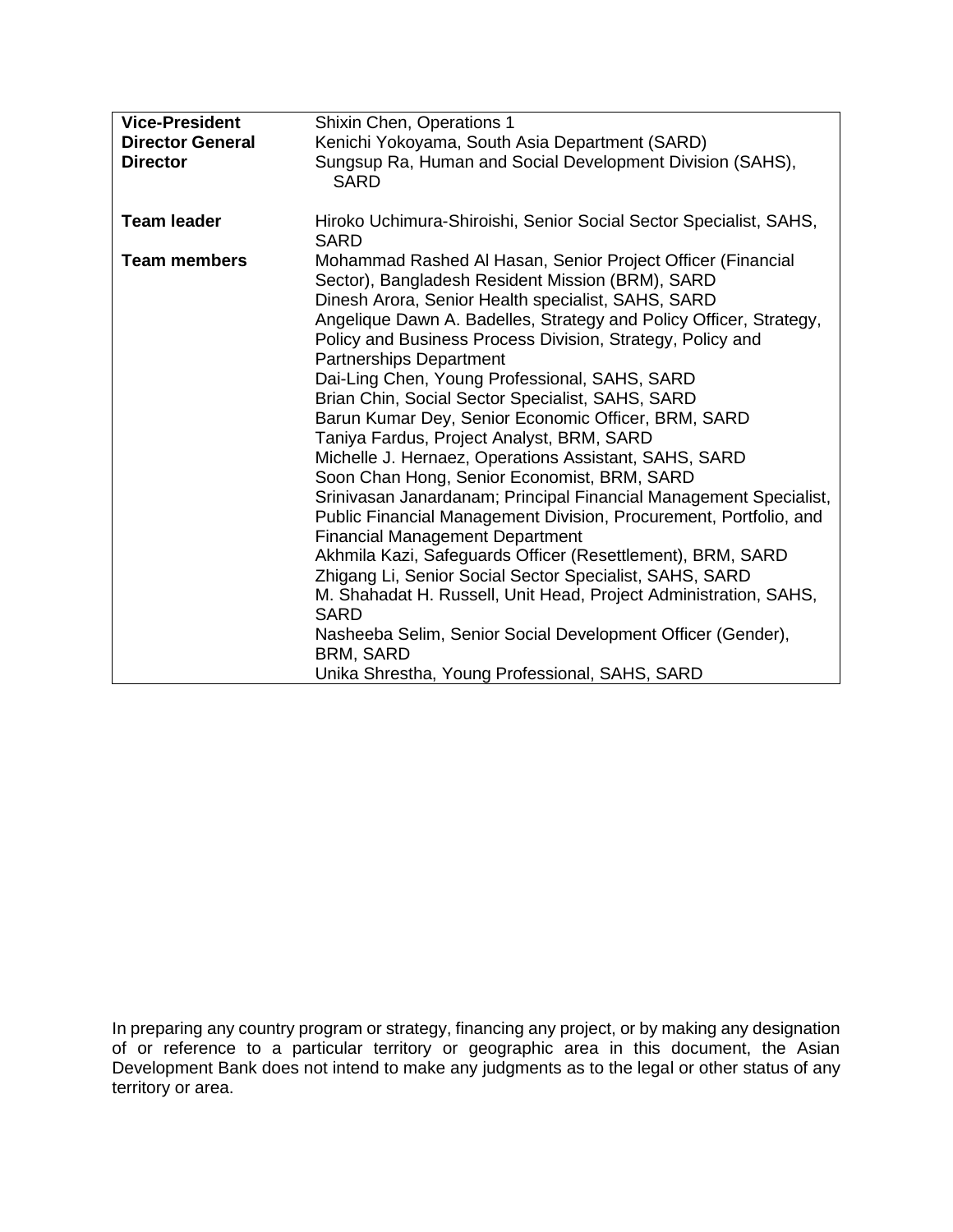# **CONTENTS**

|     |                                          | Page |
|-----|------------------------------------------|------|
| I.  | THE PROPOSED PROJECT                     |      |
| II. | THE TECHNICAL ASSISTANCE                 |      |
|     | Justification<br>А.                      |      |
|     | В.<br><b>Outputs and Activities</b>      | 3    |
|     | C.<br>Cost and Financing                 | 4    |
|     | <b>Implementation Arrangements</b><br>D. | 4    |
|     | <b>APPENDIXES</b>                        |      |
|     | Cost Estimates and Financing Plan        | 6    |
| 2.  | Terms of Reference for Consultants       |      |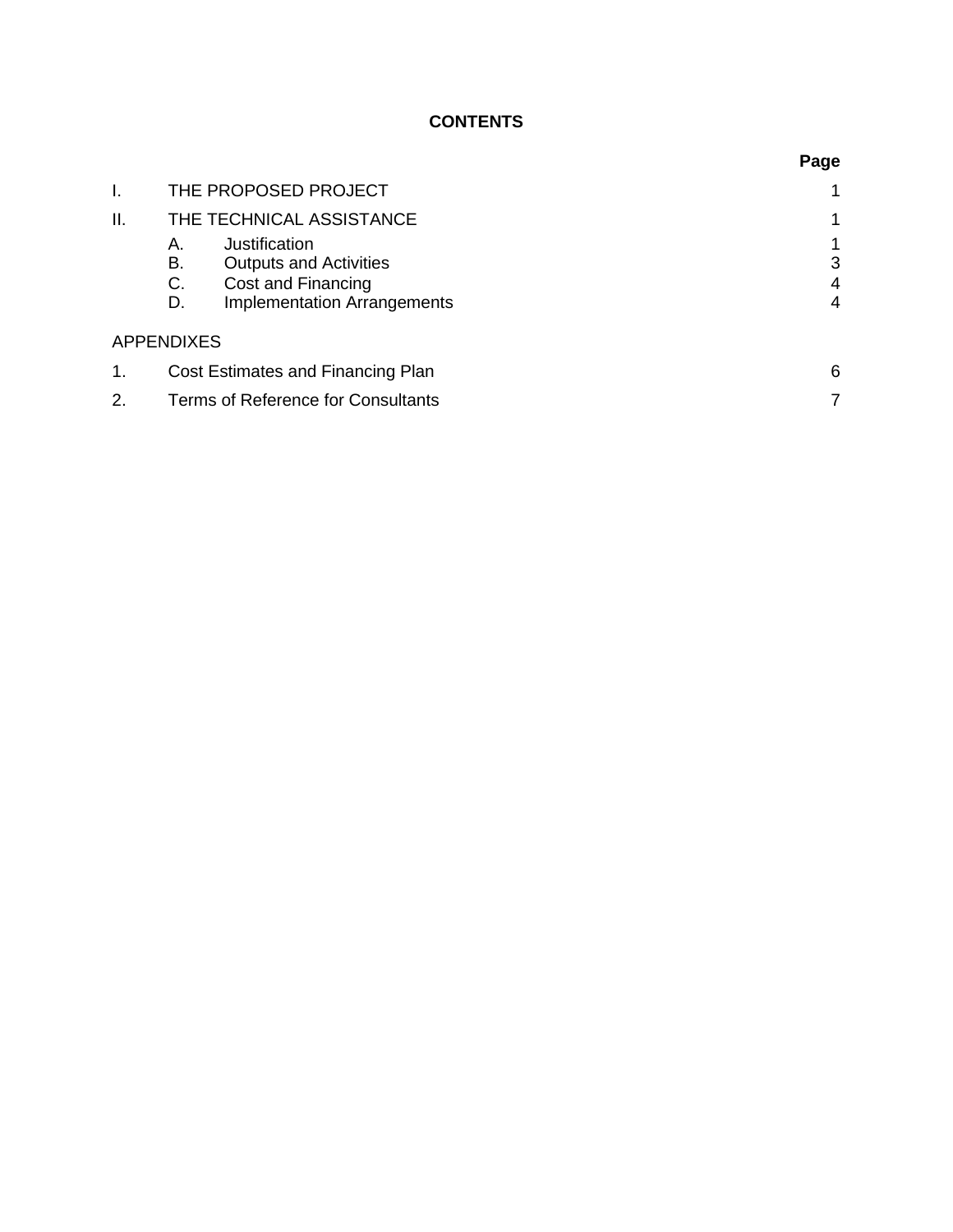## **I. THE PROPOSED PROJECT**

1. The proposed Strengthening Social Resilience Program aims to support the Government of Bangladesh in strengthening the social resilience of its people. It is consistent with the country partnership strategy, 2016–2020 of the Asian Development Bank (ADB) for Bangladesh, which prioritizes investments in human capital through social protection programs and improved rural livelihoods;<sup>1</sup> and with ADB's Strategy 2030 and the operational priorities on addressing remaining poverty, accelerating progress in gender equality, and strengthening governance and institutional capacity. <sup>2</sup> The proposed programmatic approach, consisting of two subprograms, is proposed to design and support sequenced policy packages to enhance inclusive and responsive social development in Bangladesh.

2. The program's impact will be strengthened social resilience of Bangladesh's people. The outcome will be improved inclusiveness and responsiveness of social development. The program has three reform areas: (i) coverage and efficiency of social protection improved, (ii) financial inclusion of disadvantaged people improved, and (iii) response to life cycle social and health needs strengthened. The overall program is estimated to cost \$500 million from ADB's ordinary capital resources.

#### **II. THE TECHNICAL ASSISTANCE**

#### **A. Justification**

3. Bangladesh has made great strides in poverty relief, halving its poverty incidence from 48.9% in 2000 to 20.5% in 2019.<sup>3</sup> But while many people have lifted from chronic poverty, a substantial number still live in vulnerable conditions. These people are sustaining their lives by day work and are highly vulnerable to shocks such as major illnesses and external events. The 2016 Household Income and Expenditure Survey (HIES) indicated that in addition to the highly poor segment, 18.6% of the population still remained vulnerable.<sup>4</sup>

4. Urbanization and demographic changes have further altered the social profile in Bangladesh. The share of the urban population has doubled from just 20% in 1990 to nearly 40% in 2019. Poverty declined in both urban and rural areas, but the decline was greater in rural areas. The number of rural poor fell from 52 million in 1995 to less than 38 million by 2016, while urbanization kept the number of urban poor at about 12 million. <sup>5</sup> The share of elderly people (aged 60 and over) is estimated to increase from 7.1% in 2015 to 9.6% by 2025, and to reach 22.0% by 2050.<sup>6</sup> This has critical implications on the needs of elderly people for social protection since Bangladesh has not yet established a comprehensive pension system. The 2016 HIES indicated that almost 50% of the elderly population were in a poor or vulnerable status. The poverty profile is more diversified in Bangladesh, and vulnerability is a key development challenge.

<sup>1</sup> ADB. 2016. *[Country Partnership Strategy: Bangladesh, 2016–2020.](https://www.adb.org/documents/bangladesh-country-partnership-strategy-2016-2020)* Manila. The new country partnership strategy for 2021–2025 is under preparation.

<sup>2</sup> ADB. 2018. *[Strategy 2030: Achieving a Prosperous, Inclusive, Resilient, and Sustainable Asia and the Pacific.](https://www.adb.org/documents/strategy-2030-prosperous-inclusive-resilient-sustainable-asia-pacific)* Manila.

<sup>3</sup> Government of Bangladesh, Bangladesh Bureau of Statistics. 2019. *Bangladesh Statistics 2019*. Dhaka.

<sup>4</sup> Bangladesh defines vulnerable population as having an income above the national poverty line but below a level of 25% more, i.e. below 1.25 times the national poverty line.

<sup>&</sup>lt;sup>5</sup> While the urban poverty rate declined in relative terms because of the increase in the total urban population, the absolute number of urban poor remained fairly constant.

<sup>6</sup> Government of Bangladesh, Planning Commission, General Economics Division. 2020. *Midterm Progress Review on the National Social Security Strategy*. Dhaka.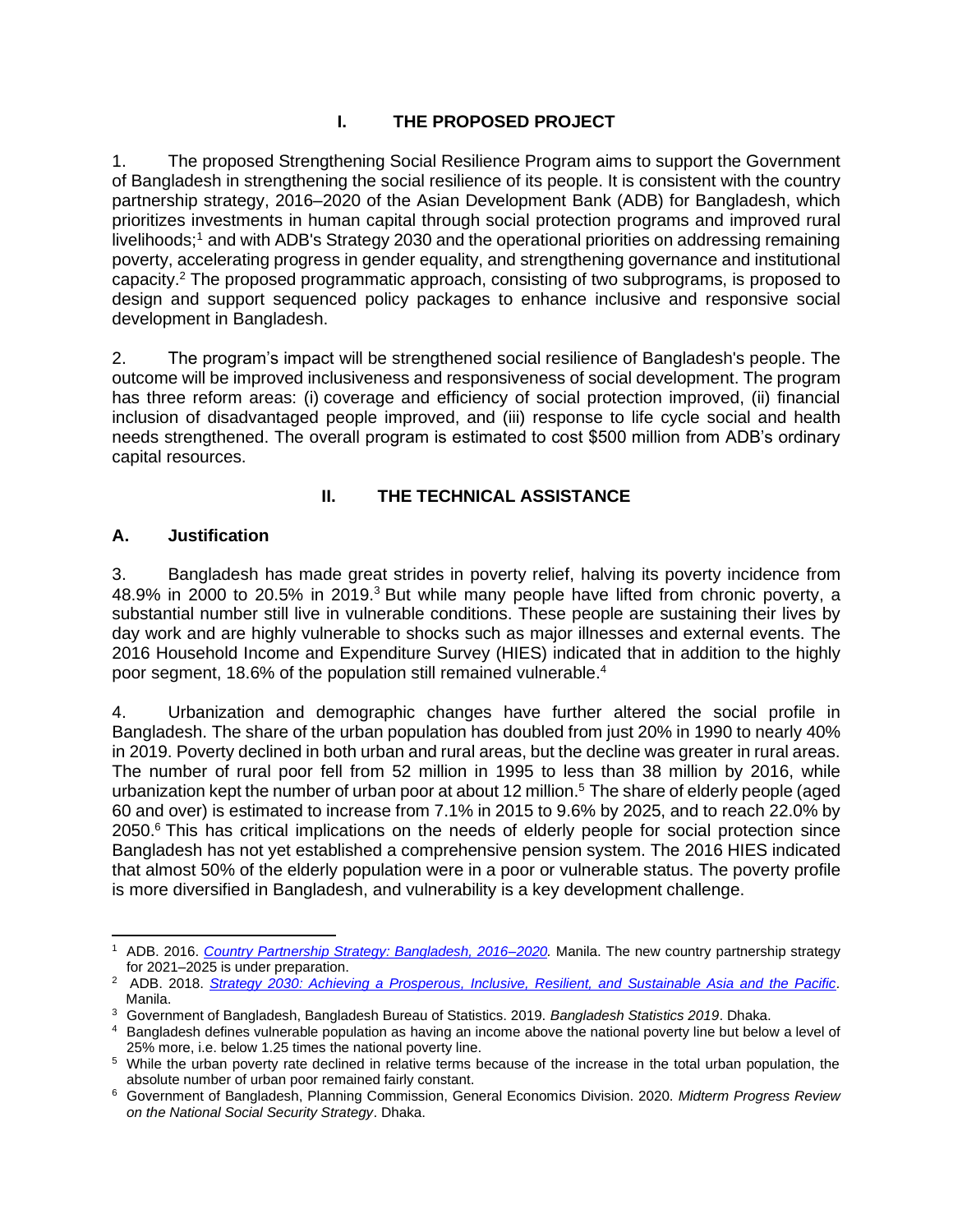5. The coronavirus disease (COVID-19) pandemic had a large impact on Bangladesh's socioeconomic situation. The economy took a particularly sharp turn in April–May 2020 when international trade and remittances declined substantially. Unemployment surged to 22.4% during April–July 2020, from 2.1% in March 2020.<sup>7</sup> Those hit hardest by the pandemic were the poor and vulnerable people, who faced further impoverishment or fell back into poverty.

6. To mitigate the impact of COVID-19, the government introduced stimulus packages in March 2020, including financial support for health workers and for employment-generation. In late 2020, international trade and remittances began to recover, and the unemployment rate declined to 3.8% in September 2020. However, as the uncertainty of a prolonged COVID-19 pandemic remains, it is imperative for Bangladesh to continue its social protection agenda to further mitigate the impacts of the pandemic, particularly on the poor and vulnerable people, and to maintain the efforts toward sustainable development.

7. **Social protection development.** The early development on social protection in Bangladesh focused mainly on post-disaster relief to support affected people. Food security programs also began early on, targeting the extreme poor in rural areas and seasonal poverty during lean agricultural periods. However, many safety net programs were launched ad hoc to meet the needs of the moment. This led to the creation of more than 100 programs involving multiple implementation ministries and agencies, created duplications, and undermined the efficiency of the social protection system. Moreover, the gap between social needs and government response began to widen because the current social protection system does not take into account the diversified needs of a rapidly urbanizing country and the associated risks across different stages of life.

8. **Development constraints.** The government recognized these challenges and formulated the National Social Security Strategy (NSSS) in 2015 to improve social inclusiveness and respond more efficiently to the changing social needs by streamlining and strengthening the social protection system. <sup>8</sup> The NSSS serves as the government's overall framework for social development and presents its long-term vision of building an inclusive social protection system to prevent poverty and inequality and contribute to broader human development. It also defines the medium-term reform targets of making more efficient use of social protection resources, strengthening the delivery of social protection benefits, and moving toward a more inclusive form of protection that meets diversified needs. To attain the reform targets, the NSSS presents two areas: program reform and institutional reform. The program reform has four main agendas: (i) improving the coverage and quality of key social protection programs, including programs for children, working-age people, vulnerable women, and elderly people; (ii) extending social protection into new areas (e.g., protection for people with disabilities and the urban poor); (iii) establishing a national social insurance scheme (NSIS); and (iv) consolidating the main social protection programs. The institutional reform aims to (i) strengthen cross-ministerial coordination, (ii) develop an integrated administration system across programs, (iii) improve financial inclusion by extending the government to person payment system, (iv) strengthen the grievance redress mechanism, and (v) establish results-based monitoring and evaluation (M&E).

9. The NSSS also highlights the key issues of social safety net programs: (i) inadequate coverage and benefits, (ii) fragmentation because of too many small programs, and (iii) narrow

 $7$  The government conducted a quick survey of households in September 2020 by calling 2,040 mobile phone numbers drawn from random sampling (Government of Bangladesh, Bangladesh Bureau of Statistics. 2020. *Report on Perception Survey of Livelihood 2020*. Dhaka).

<sup>8</sup> Government of Bangladesh, General Economics Division Planning Commission. 2015. *National Social Security Strategy (NSSS) of Bangladesh*. Dhaka.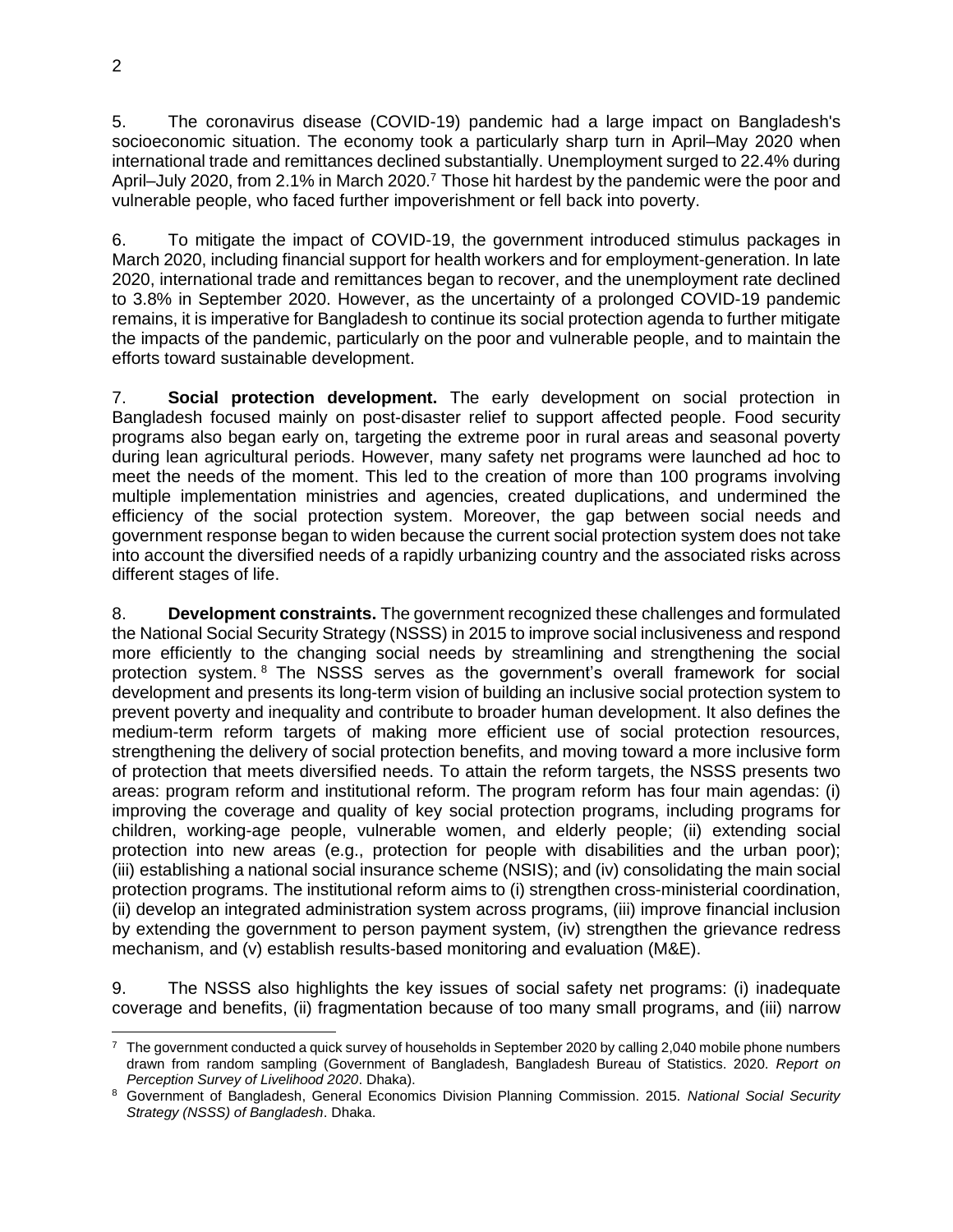scope of social protection. In addition, it views the development of advanced financial and digital technologies as key to attaining the financial inclusion of disadvantaged people and to strengthening social resilience in Bangladesh. It suggests a conceptual change in social protection from the current fragmentation to a system based on a lifecycle approach. The life cycle approach aims to address causes of poverty at different stages of life, from birth to old age. For example, it covers maternal support to reduce the economic risks associated with pregnancy and early childhood, and support for the elderly to mitigate the risks associated with old age and disabilities. The current social protection scope in Bangladesh is too narrow to meet the varying social and health needs of a life cycle. The proposed program will assist the government in improving the (i) coverage and efficiency of social protection, (ii) financial inclusion of disadvantaged people, and (iii) response to life cycle social and health needs.

10. To ensure that the impacts of the proposed program are sustainable, the government's continued efforts and commitment are necessary. The program is not only to improve the existing social protection programs but also to reform the system by broadening the scope of social protection and including cross-sector considerations. Therefore, the attached transaction technical assistance (TA) will help conduct evidence-based M&E of the reforms' implementation, and technical and policy analyses of associated issues. The TA will also be instrumental in preparing the ground for piloting an NSIS to mitigate the risks of falling into poverty.<sup>9</sup> It will help strengthen the awareness and knowledge of policymakers and the public of the key aspects of inclusive and responsive social development. The aim is to improve people's basic technical, financial, and digital literacy to build a firm consensus on the reforms among all stakeholders.

11. The proposed TA is included in the country operations business plan for Bangladesh 2021–2023.<sup>10</sup>

#### **B. Outputs and Activities**

12. **Output 1: Monitoring and evaluation of the reforms supported.** The TA will develop frameworks for evidence-based M&E in the core reform areas, in line with the proposed program: (i) social protection, including coverage, management and administration through management information systems, consolidation of social protection programs, and a national social insurance scheme; (ii) financial inclusion; and (iii) health preparedness and response. Based on the frameworks, the progress of activities under each policy action will be monitored and achievements will be evaluated. It will also prepare progress reports in the core reform areas and make recommendations for a sustainable and effective M&E system.

13. **Output 2: Capacity for developing policies on sustainable social inclusiveness and responsiveness strengthened.** To further support the sustainability of reform impacts, the TA will help improve the capacity of ministries and agencies for further policy development in the core reform areas. Under output 2, the TA will conduct technical and policy analyses of (i) the social protection system, (ii) urban health care, and (iii) financial inclusion. Under (i), it will provide technical support to the relevant line ministries for the preparation of their respective program consolidation framework and planning. It will also provide technical advice on (i) social protection for urban populations, (ii) an integrated social protection registry using management information systems, and (iii) the NSIS. In line with the National Urban Health Strategy, the TA will provide technical

<sup>9</sup> The current social protection system in Bangladesh focuses on social assistance in the form of poverty relief but has limited capacity for preventing poverty. The NSSS therefore suggests to broaden the scope of social protection, for instance through a nationwide social insurance scheme.

<sup>10</sup> ADB. 2020. *[Country Operations Business Plan: Bangladesh 2021–2023.](https://www.adb.org/documents/bangladesh-country-operations-business-plan-2021-2023)* Manila.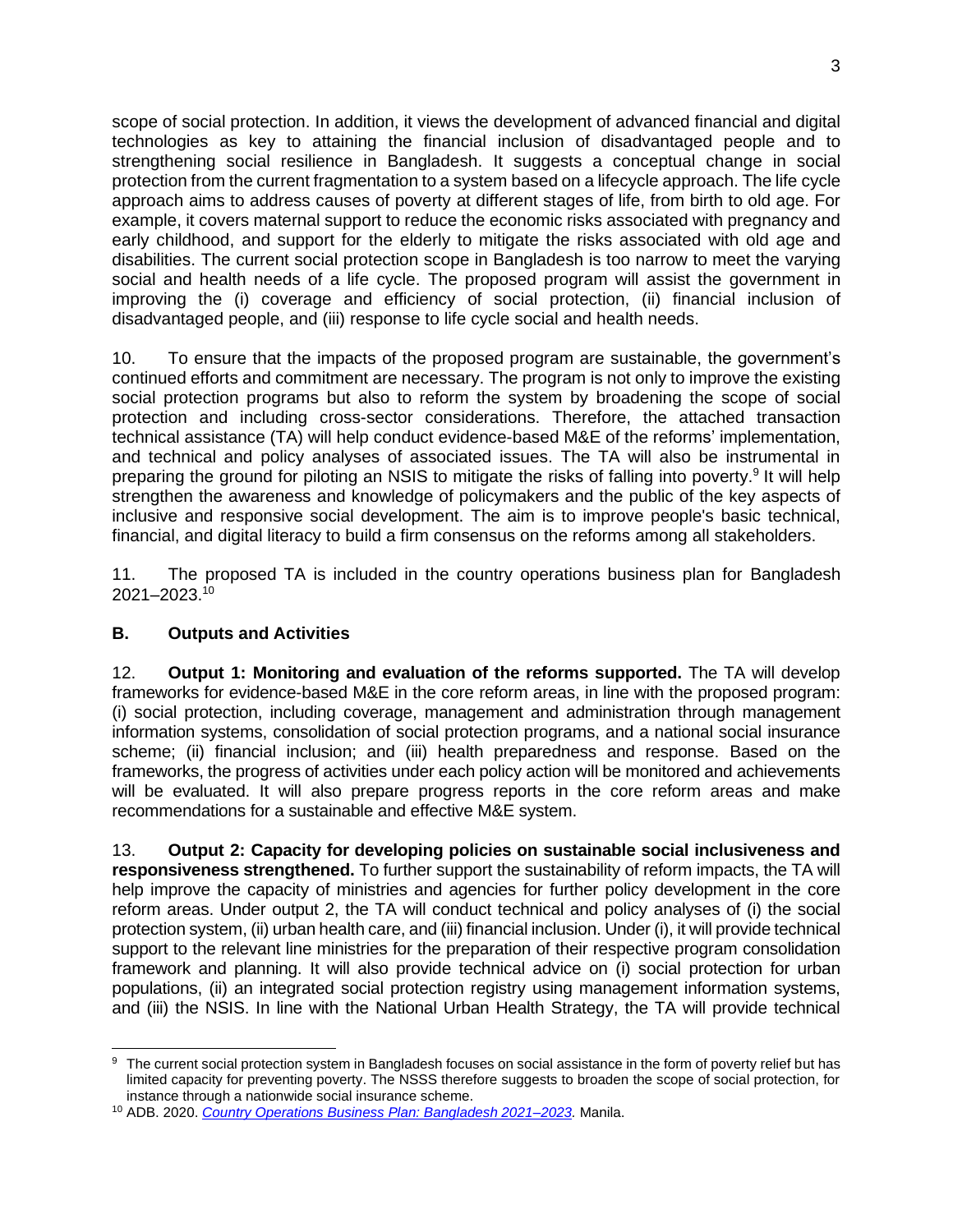support for the initial policy priorities, such as health and human resource development and operational improvements in urban health care facilities. The analysis of financial inclusion will cover (i) a market analysis of digital financial services, including the evaluation of feedback by providers and users of digital financial services; and (ii) measures to encourage the use and acceptance of digital payments. The findings and recommendations of technical and policy analyses will be discussed with and disseminated to the ministries and agencies concerned.

14. **Output 3: Knowledge of inclusive and responsive social protection improved**. The TA will support in the conduct of (i) in-depth technical discussions and policy dialogue with government stakeholders on the core reform areas to help strengthen their technical and policy knowledge, and (ii) seminars and training sessions for the public to strengthen people's awareness and knowledge of social insurance and access to urban health care services, and improve their digital and financial literacy. The public activities will particularly target poor and vulnerable women and men; and provide relevant training modules to suit training needs, including training of trainers, development of training module on digital and financial literacy, and training on communication strategy with focus on women's participation in the training activities. To effectively raise public awareness of social inclusion and improve digital and financial literacy, related materials will be prepared in the local language.

## **C. Cost and Financing**

15. The TA is estimated to cost \$1,258,000, of which \$1,200,000 will be financed on a grant basis by the Japan Fund for Poverty Reduction. The key expenditure items are in Appendix 1.

16. The government will provide counterpart support in the form of counterpart staff, assistance in arranging meetings with related agencies, and other in-kind contributions. TA funds will be disbursed in accordance with the *Technical Assistance Disbursement Handbook* (2020, as amended from time to time).

#### **D. Implementation Arrangements**

17. ADB will administer the TA. Its South Asia Department will select, supervise, and evaluate the consultants in consultation with the Finance Division of the Ministry of Finance. ADB will recruit, supervise and evaluate two consulting firms with international and national consultants.

18. The implementation arrangements are summarized in the table below.

| <b>Aspects</b>                   |                                             | <b>Arrangements</b>    |           |
|----------------------------------|---------------------------------------------|------------------------|-----------|
| Indicative implementation period | July 2021-December 2023                     |                        |           |
| Executing agency                 | Ministry of Finance (Finance Division)      |                        |           |
| Implementing agencies            | (i) Cabinet Division                        |                        |           |
|                                  | (ii) Bangladesh Bank                        |                        |           |
|                                  | (iii) Ministry of Health and Family Welfare |                        |           |
| Consultants                      | To be selected and engaged by ADB           |                        |           |
|                                  | Firm: QCBS (90:10)                          | Social protection and  | \$408,410 |
|                                  |                                             | health firm            |           |
|                                  | Firm: QCBS (90:10)                          | Financial inclusion    | \$511,920 |
|                                  |                                             | and MIS firm           |           |
|                                  | <b>ICS</b>                                  | International/national | \$136,670 |

#### **Implementation Arrangements**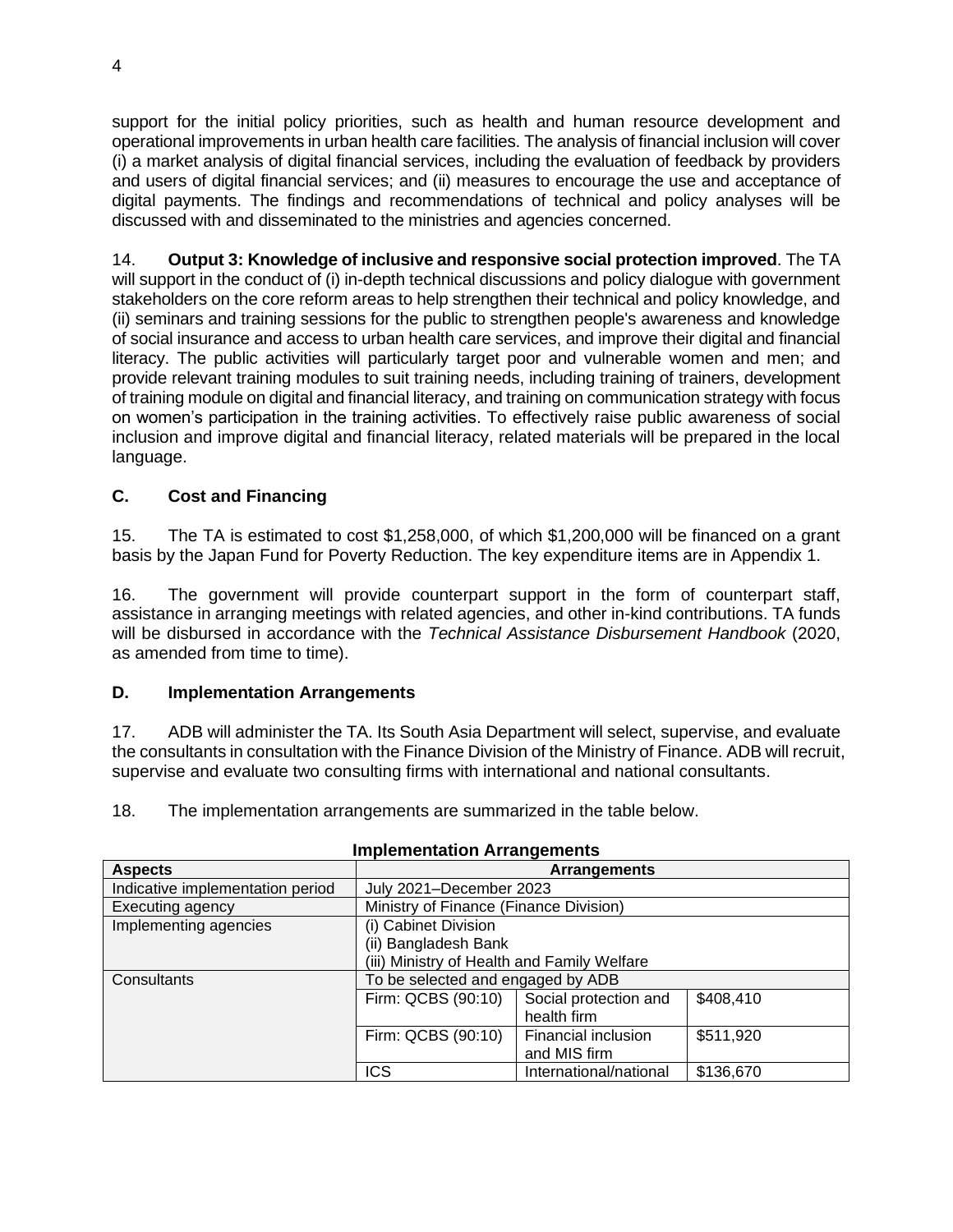| <b>Aspects</b>      | <b>Arrangements</b>                                          |
|---------------------|--------------------------------------------------------------|
| <b>Disbursement</b> | The TA resources will be disbursed following ADB's Technical |
|                     | Assistance Disbursement Handbook (2020, as amended from time |
|                     | to time).                                                    |

ADB = Asian Development Bank, ICS = individual consultant selection, MIS = management information system, QCBS = quality- and cost-based selection, TA = technical assistance. Source: Asian Development Bank.

19. **Consulting services.** ADB will engage the consultants following the ADB Procurement Policy (2017, as amended from time to time) and its associated project administration instructions and/or staff instructions.<sup>11</sup> It will engage (i) individual international and national consultants, including resource persons, and (ii) two firms—one specialized in social protection and health, the other in financial inclusion and MIS. The firms will be engaged under the quality- and cost-based selection method, with a quality–cost ratio of 90:10 because of the highly specialized expertise required.

<sup>&</sup>lt;sup>11</sup> Terms of Reference for Consultants (Appendix 2).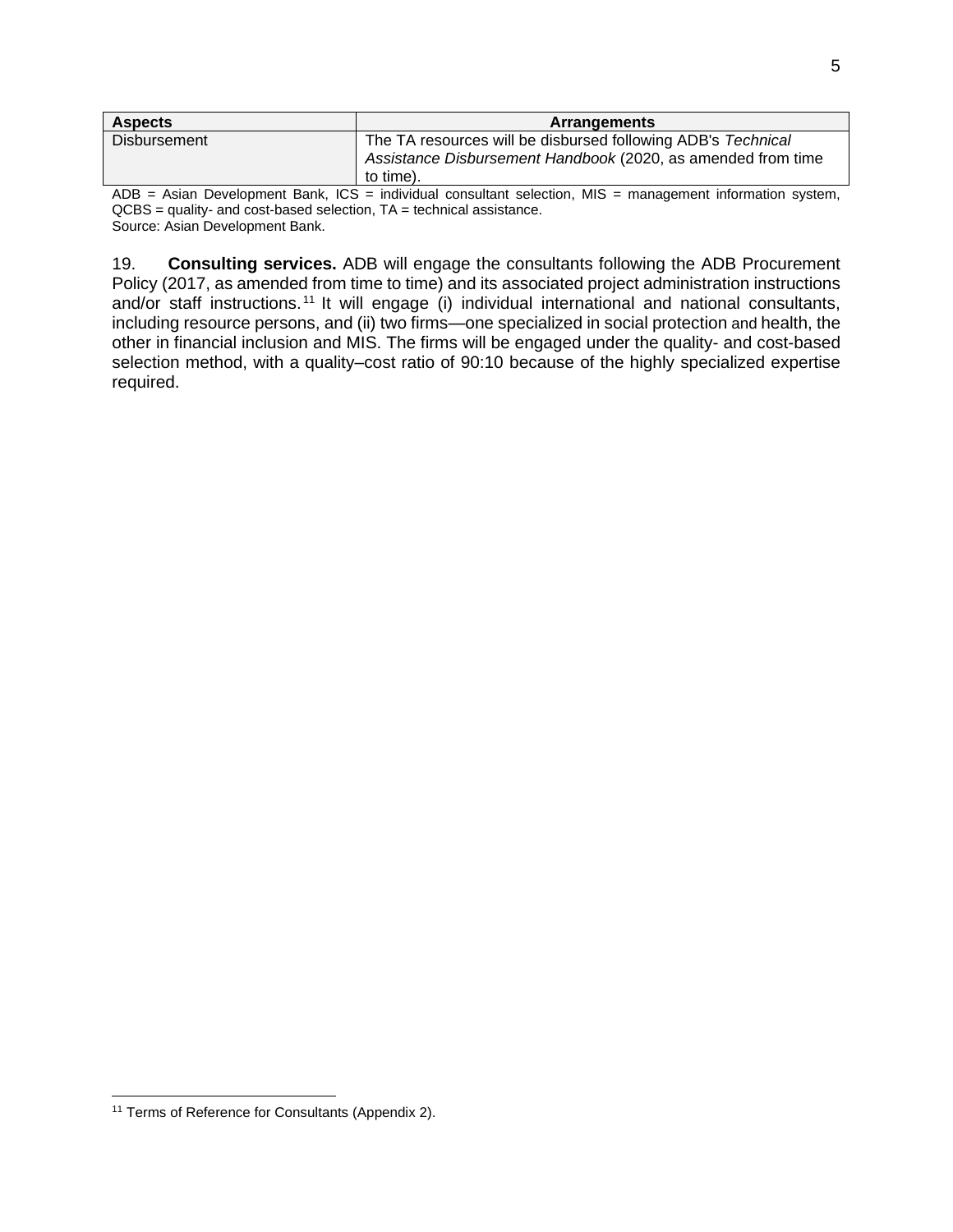### **COST ESTIMATES AND FINANCING PLAN**

(\$'000)

| Item                                                             | Amount  |
|------------------------------------------------------------------|---------|
| Japan Fund for Poverty Reduction <sup>a</sup><br>А.              |         |
| Consultants                                                      |         |
| a. Remuneration and per diem                                     |         |
| International consultants                                        | 730.0   |
| National consultants<br>ii.                                      | 267.0   |
| Out-of-pocket expenditures<br>b.                                 |         |
| International and local travel                                   | 40.0    |
| Miscellaneous administration and support costs<br>ii.            | 8.0     |
| 2.<br>Survey                                                     | 20.0    |
| Training, seminars, and workshops <sup>b</sup><br>3.             | 30.0    |
| Miscellaneous administration and support cost <sup>c</sup><br>4. | 15.0    |
| Contingencies<br>5.                                              | 90.0    |
| Total                                                            | 1.200.0 |

Note: The technical assistance (TA) is estimated to cost \$1,258,000, of which contributions from the Japan Fund for Poverty Reduction, are presented in the table above. The Government of Bangladesh will provide counterpart support in the form of counterpart staff, assistance in arranging meetings with related agencies, and other in-kind contributions. The value of government contributions is estimated to account for 4.8% of the total TA cost.

a Administered by ADB.

**b** Including venue rental; participants' travel and accommodation; interpretation, translation, and other logistics; and administration costs for conferences, seminars, workshops, training, research networking, and other high-level meetings. All workshops, study visits, training sessions, or seminars must be conducted in ADB member countries.

c Including editing and translation of documents and other logistical and administration costs. Source: Asian Development Bank estimates.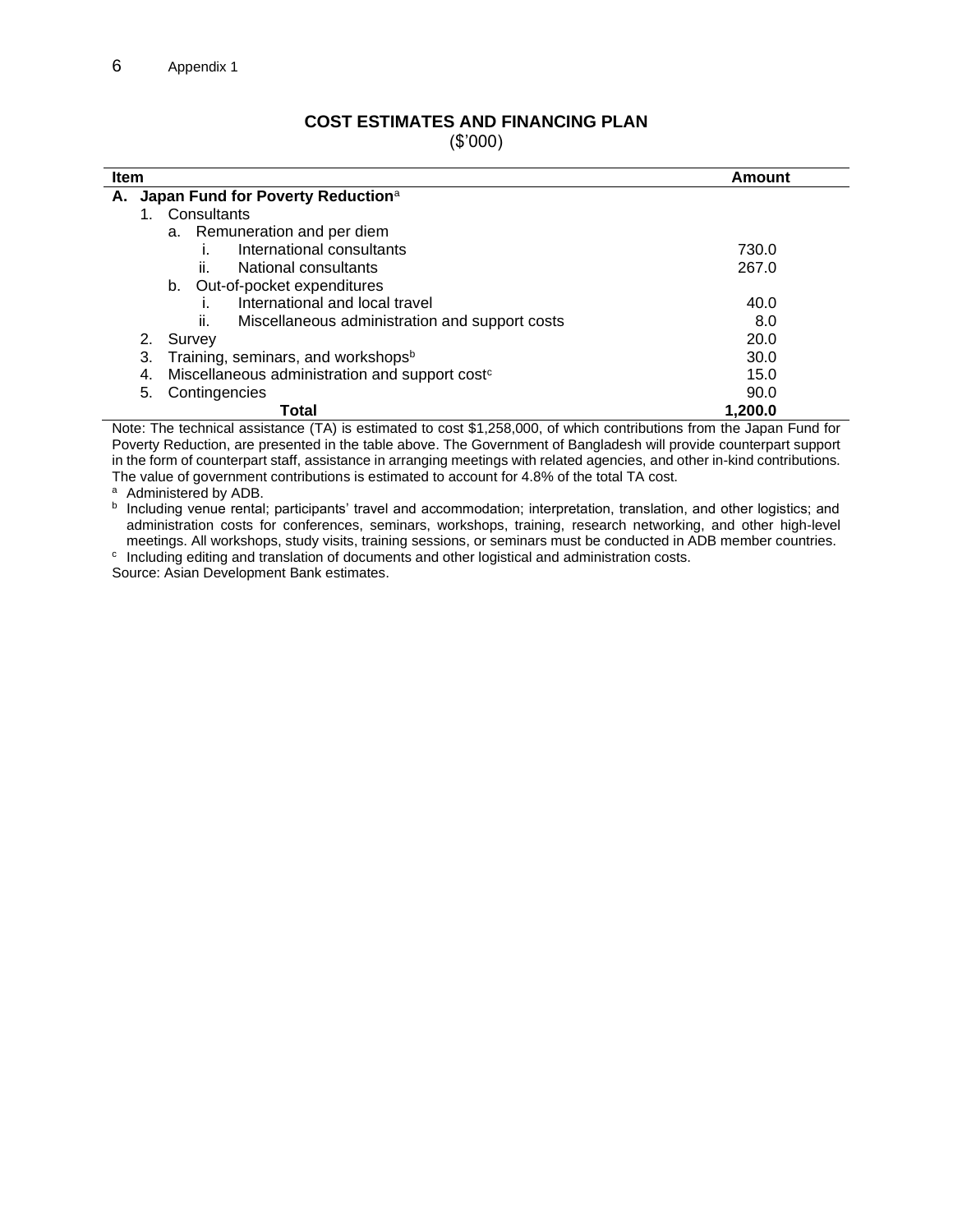#### **TERMS OF REFERENCE FOR CONSULTANTS**

1. The technical assistance (TA) will require a total of 103 person-months of consulting services (2 firms and a pool of individual consultants and resource persons). The international consultant should preferably have a master's degree or equivalent with about 8 years of international experience in the areas of expertise. The national consultants should preferably have a bachelor's degree or equivalent and about 5 years of professional experience in the areas of expertise. Consultants will be engaged in accordance with the Asian Development Bank (ADB) Procurement Policy (2017, as amended from time to time) and its associated project administration instructions and/or staff instructions. The TA activities and deliverables are aligned with the proposed Strengthening Social Resilience Program. The consultants will be responsible for the timely submission of TA outputs and deliverables and organizing and implementing all TA activities. All reports should be of high quality and produced in English. Precise work timelines and deliverables with dates will be defined at inception stage, documented in the final inception report, and agreed upon with the executing agency and ADB.

#### **1. Consulting firm**

2. **Social protection – health firm** (international: 19 person-months; national: 25 personmonths; intermitted). Aligned with ADB's Strengthening Social Resilience Program (the program), a firm will work on the following major three areas by focusing on the issues of social protection and health: (i) monitoring and evaluation of the progress and achievement of reforms and policies supported by the program, (ii) technical supports in developing policies for sustainable social inclusiveness and responsiveness, and (iii) knowledge on social inclusion and responsiveness. A firm should have professional knowledge and experiences in the monitoring, evaluation and analytical works on the social protection and the health sector, particularly the issues of social protection program consolidation, social protection for urban poor, social insurance scheme, and urban health. A firm should also have a good track record and significant knowledge on the social protection and urban health of Bangladesh. Experts of the firm include: (i) Team leader/social protection specialist, (ii) social protection harmonization specialist, (iii) social insurance specialist, (iv) program monitoring and management expert (social protection), (v) grievance redress system expert (social protection), (vi) health specialist (urban health), and (vii) health program monitoring and management specialist. Major tasks and deliverables are below:

- (i) Closely work with the executing agency, the implementing agencies, ADB and other consultants;
- (ii) Aligned with ADB's Strengthening Social Resilience Program (the program), prepare evidence-based monitoring and evaluation frameworks for the progress and achievement of reforms supported by the program, focusing (a) social protection related policy actions; and (b) health related policy actions;
- (iii) Based on the framework of evidence-based monitoring and evaluation, monitor the progress of activities and reforms, and evaluate the achievements. Collect data and information for the evaluation of performance indicators which are included in the program;
- (iv) Prepare progress reports, including a summary of monitoring and evaluation in respective areas with recommendations for a sustainable and effective monitoring and evaluation. Submit draft progress reports to the executing agency, the implementing agencies and ADB, and complete the reports by incorporating their comments;
- (v) Provide technical supports to the relevant line ministries to help prepare their respective frameworks and planning of social protection program consolidation;
- (vi) Help facilitate the cross-ministerial consultation and stakeholders' discussions on the framework of national social insurance scheme (NSIS) to identify a type of insurance to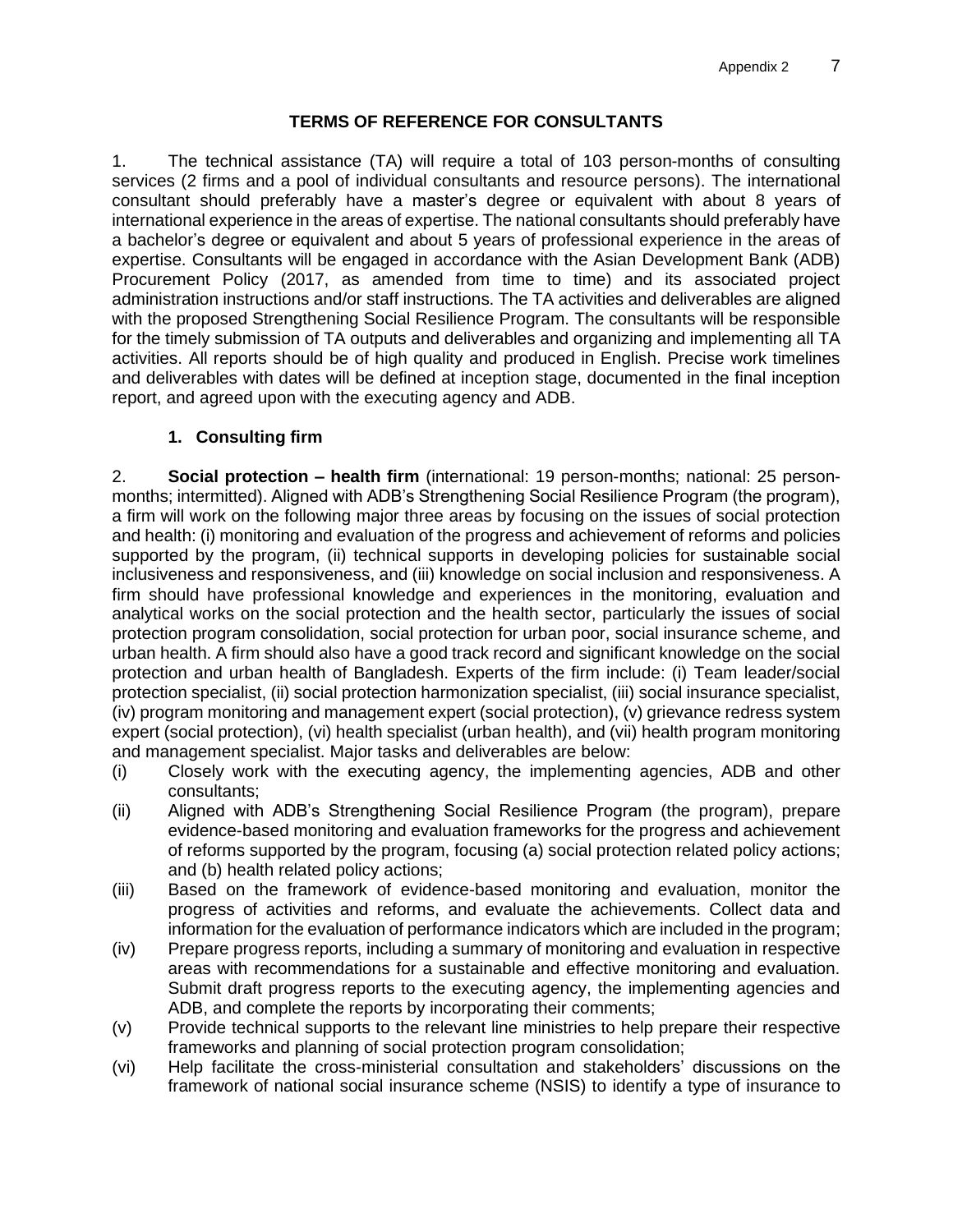be first developed, and select a model of insurance scheme for the identified type of insurance to be adopted in Bangladesh;

- (vii) Provide technical support for a pilot of the identified type of social insurance, based on the selected model of NSIS;
- (viii) Provide technical supports to the analysis on social protection for urban poor; and the assessment of the current grievance redress system (GRS), focusing on the centralized GRS, to identify the gaps to further improve GRS, particularly to align with the digitalization of delivery of social protection benefits;
- (ix) With the financial inclusion and MIS firm, support the government in confirming a model of integrated social protection registry system, based on the existing social protection related MISs and national ID database;
- (x) In line with the national urban health strategy (NUHS), provide technical support in initial policy priorities, potentially including issues of institutional strengthening, human resource development for urban health;
- (xi) Support in organizing workshops, seminars and training for relevant line ministries and agencies.

3. **Financial inclusion – MIS firm** (international: 22 person-months; national: 27 personmonths; intermitted). Aligned with ADB's Strengthening Social Resilience Program (the program), a firm will work on the issues of (a) financial inclusion of disadvantaged people and (b) social protection management information system, including potential registry system of social protection beneficiaries. The major scope of the assignment will cover: (i) monitoring and evaluation of the progress and achievement of reforms supported by the program, (ii) technical supports in those two focal issues, and (iii) capacity and knowledge strengthening on those focal issues. A firm should have professional knowledge and experiences in the monitoring, evaluation, and analytical works on those focal issues. A firm should have professional knowledge on the focal issues of Bangladesh. A firm also should have a good track record and significant knowledge on (i) enhancing financial inclusion in developing countries, including the accessibility to mobile financial services (MFS), and (ii) analyzing and designing a management information system (MIS) of public budget management and social protection beneficiaries' registry. Experts of the firm include: (i) team leader (financial inclusion specialist), (ii) MFS market analyst, (iii) digital payment specialist, (iv) digital and financial literary (DFL) specialist, (iv) public management information specialist, (v) business process of social protection management information specialist, (vi) MIS specialist, (vii) database management specialist, and (vii) information and communication technology infrastructure specialist. Major tasks and deliverables are below:

- (i) Closely work with the executing agency, the implementing agencies, ADB and other consultants;
- (ii) Aligned with ADB's Strengthening Social Resilience Program (the program), prepare evidence-based monitoring and evaluation frameworks for the progress and achievement of reforms supported by the program, focusing (a) social protection management information related policy actions and (b) financial inclusion related policy actions;
- (iii) Based on the framework of evidence-based monitoring and evaluation, monitor the progress of activities and reforms, and evaluate the achievements. Collect data and information for the evaluation of performance indicators which are included in the program;
- (iv) Prepare progress reports, including a summary of monitoring and evaluation in respective areas with recommendations for a sustainable and effective monitoring and evaluation. Submit draft progress reports to the executing agency, the implementing agencies and ADB; and complete the reports by incorporating their comments;
- (v) Conduct (a) market analysis of digital financial services, including evaluation of feedback on usability of and access to digital financial services by providers, retailers and users,